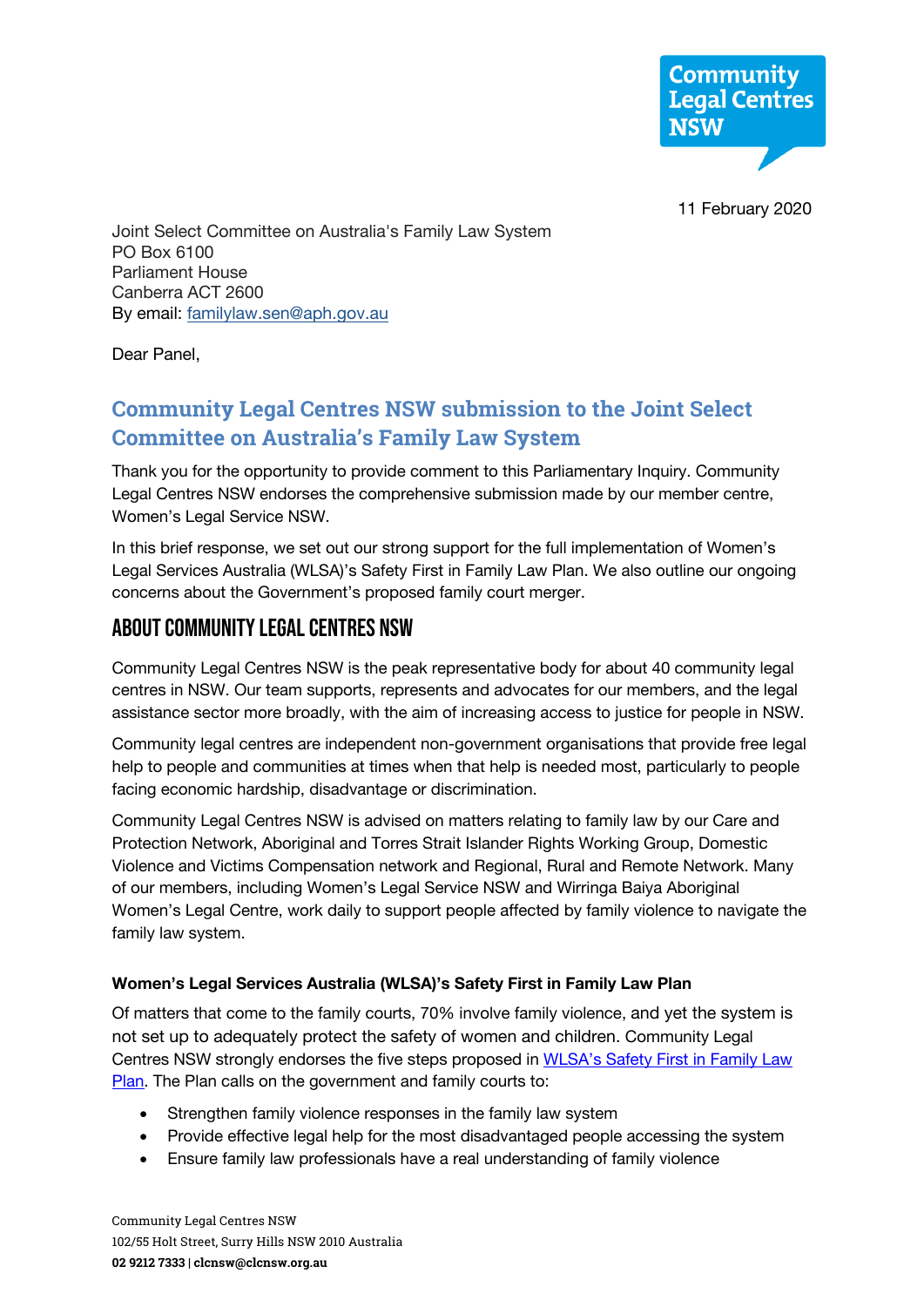

- Increase access to safe dispute resolution models
- Overcome the gaps between the family law, family violence and child protection systems

The Plan is based on the findings of numerous comprehensive inquiries into the family law system over the past decade.

In the past three years alone, there have been several major inquiries into Australia's family law system: the Standing Committee on Social Policy and Legal Affairs inquiry into how to better support and protect people affected by family violence in the family law system; the Australian Law Reform Commission 'first comprehensive review of the family law system since the commencement of the Family Law in 1976'; and the current joint select committee 'wideranging inquiry into the family law system'.

While some important reforms have been introduced as a result, many more recommendations that would improve safety for women and children have not yet been implemented.

#### **Concerns with the Government's proposed family court merger**

Community Legal Centres NSW remains deeply concerned about the Government's proposal to merge the Family Court of Australia and the Federal Circuit Court of Australia into a single generalised court. Any reform should serve to strengthen the system and improve the safety it can provide. Inquiry after inquiry has recommended increased specialisation in the family court in the interests of safety – which must be the first priority. This proposed merger would instead result in a loss of family law and family violence specialisation, through the loss of a stand-alone specialist superior family court.

We understand and support having a single-entry point to the family courts and common rules so that the family law system is easier to navigate, and that this is a key reason why the government is proposing this merger. However, there are different ways this can be achieved, that do not involve abandoning the benefits of a stand-alone specialist family court system.

In a June 2018 NSW Bar Association discussion paper, they suggest the following model:

- The Federal Circuit Court cease to operate as a separate, third federal court
- The Federal Circuit Court's current family law jurisdiction and workload, which reportedly represents 90% of the Federal Circuit Court's work, be transferred into a new lower level division to be created in the Family Court
- The Federal Circuit Court's remaining 10% work be transferred to a lower level division to be created in the Federal Court of Australia
- The Federal Circuit Court's resources be divided and allocated between the new divisions of the Family Court and the Federal Court of Australia in a 90:10 ratio consistent with the proportion of work undertaken
- the Family Court retain its appellate jurisdiction.<sup>1</sup>

In our view, this a preferable model to the government's proposed merger because it would retain or increase specialisation, while improving efficiency. We support the call for further

<sup>1</sup> NSW Bar Association, *A Matter of Public Importance: Time for a Family Court of Australia 2.0*, July 2018, https://nswbar.asn.au/docs/mediareleasedocs/Family\_Court\_MR2.pdf